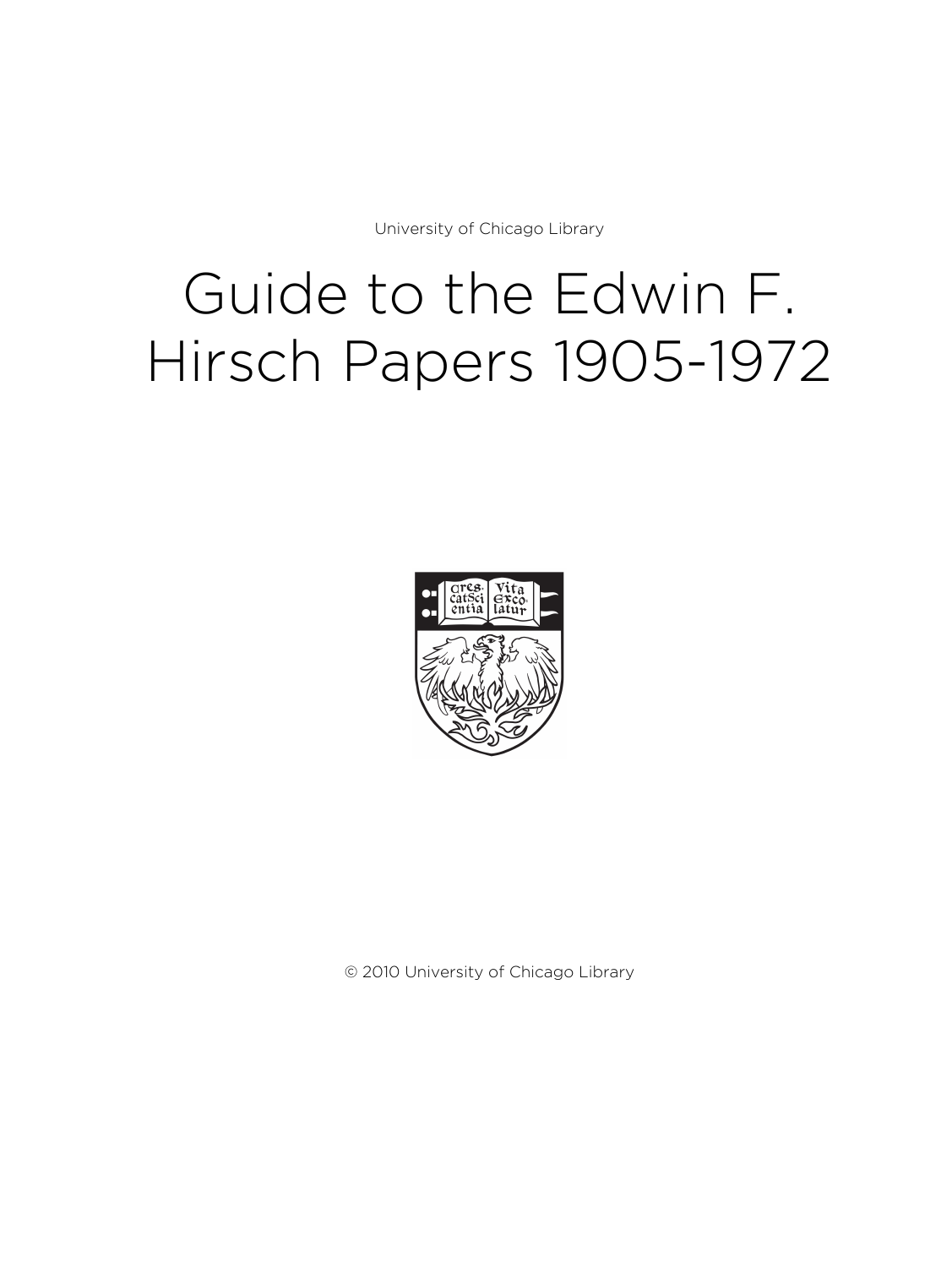# **Table of Contents**

| Descriptive Summary                           | 3  |
|-----------------------------------------------|----|
| Information on Use                            | 3  |
| Access                                        | 3  |
| Citation                                      | 3  |
| <b>Biographical Note</b>                      | 3  |
| Scope Note                                    | 5  |
| <b>Related Resources</b>                      | 7  |
| Subject Headings                              | 7  |
| <b>INVENTORY</b>                              | 7  |
| Series I: Biographical                        | 7  |
| Series II: Medical Education, circa 1905-1915 | 8  |
| Series III: Frank Billings Biography          | 8  |
| Series IV: Christian Fenger Biography         | 9  |
| Series V: Innervation of the Vertebrate Heart | 10 |
| Series VI: Other Writings                     | 10 |
| Series VII: Medical Drawings and Photography  | 13 |
| Series VIII: Autopsies and Pathology          | 14 |
| Series IX: Professional                       | 15 |
| Series X: Medical Articles by Others          | 17 |
| Series XI: Family                             | 19 |
|                                               |    |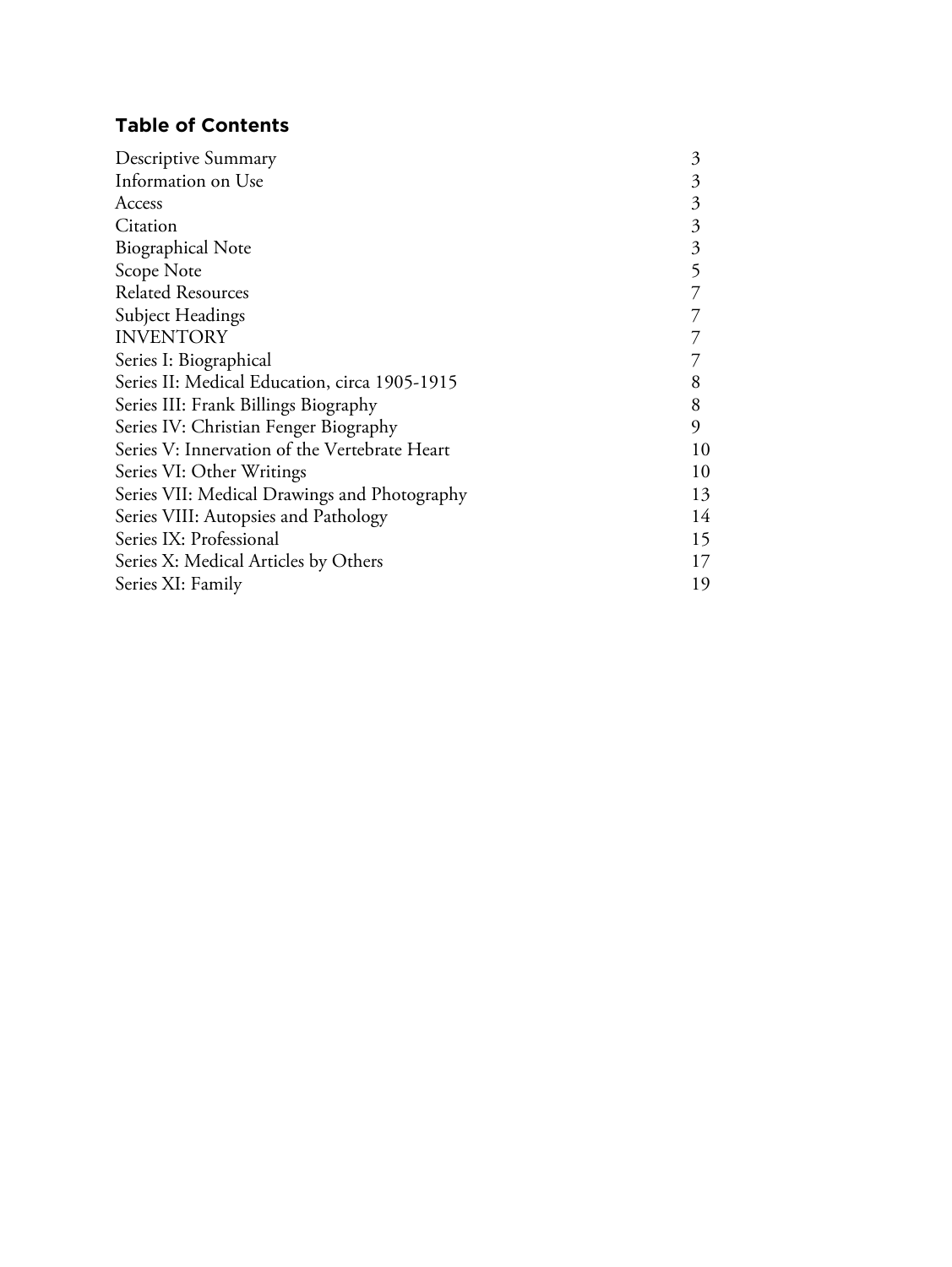# **Descriptive Summary**

| <b>Identifier</b> | <b>ICU.SPCL.HIRSCHEF</b>                                                                                                                                                                                                                                                                                                                                                                                                                                                                                                                                                                                                                                                                                                                                                                                                                                                                                                                                                                                                                                                                                                                                                                                         |
|-------------------|------------------------------------------------------------------------------------------------------------------------------------------------------------------------------------------------------------------------------------------------------------------------------------------------------------------------------------------------------------------------------------------------------------------------------------------------------------------------------------------------------------------------------------------------------------------------------------------------------------------------------------------------------------------------------------------------------------------------------------------------------------------------------------------------------------------------------------------------------------------------------------------------------------------------------------------------------------------------------------------------------------------------------------------------------------------------------------------------------------------------------------------------------------------------------------------------------------------|
| <b>Title</b>      | Hirsch, Edwin F. Papers                                                                                                                                                                                                                                                                                                                                                                                                                                                                                                                                                                                                                                                                                                                                                                                                                                                                                                                                                                                                                                                                                                                                                                                          |
| <b>Date</b>       | 1905-1972                                                                                                                                                                                                                                                                                                                                                                                                                                                                                                                                                                                                                                                                                                                                                                                                                                                                                                                                                                                                                                                                                                                                                                                                        |
| <b>Size</b>       | 8.5 linear feet (15 boxes)                                                                                                                                                                                                                                                                                                                                                                                                                                                                                                                                                                                                                                                                                                                                                                                                                                                                                                                                                                                                                                                                                                                                                                                       |
| <b>Repository</b> | Special Collections Research Center<br>University of Chicago Library<br>1100 East 57th Street<br>Chicago, Illinois 60637 U.S.A.                                                                                                                                                                                                                                                                                                                                                                                                                                                                                                                                                                                                                                                                                                                                                                                                                                                                                                                                                                                                                                                                                  |
| <b>Abstract</b>   | Edwin F. Hirsch (1886-1972) was a leading pathologist associated with Rush<br>Medical College and the University of Chicago. He is well-known for having<br>developed a method for determining the amount of fat in arteries, which<br>contributed to the understanding of the relationship between arteriosclerosis<br>and dietary fat. Edwin F. Hirsch's papers include materials related to the<br>research, publication and distribution of his books, reprints of his published<br>articles and other writings, and collected medical articles pertaining to his<br>research. They also include autopsies he conducted during the Spanish Flu<br>Pandemic at Camp Grant, Illinois (1918-1919). His professional certificates<br>and awards are included, as well as newspaper clippings citing his expertise as<br>a coroner, and memorial materials after his death. His family is represented in<br>the collection by correspondence, as well as his aunt Selma Henke's history of<br>the Hirsch family intertwined with her memoirs of her time as a missionary<br>in China at the turn of the twentieth century. The collection spans Hirsch's<br>early years as a student until his death (1905-1972). |

# **Information on Use**

# **Access**

Series XII does not include access copies for part of the material in this series. Researchers will need to consult with staff before requesting material from this series.

The remainder of the collection is open for research, with no restrictions.

# **Citation**

When quoting material from this collection, the preferred citation is: Hirsch, Edwin F. Papers, [Box #, Folder #], Special Collections Research Center, University of Chicago Library

# **Biographical Note**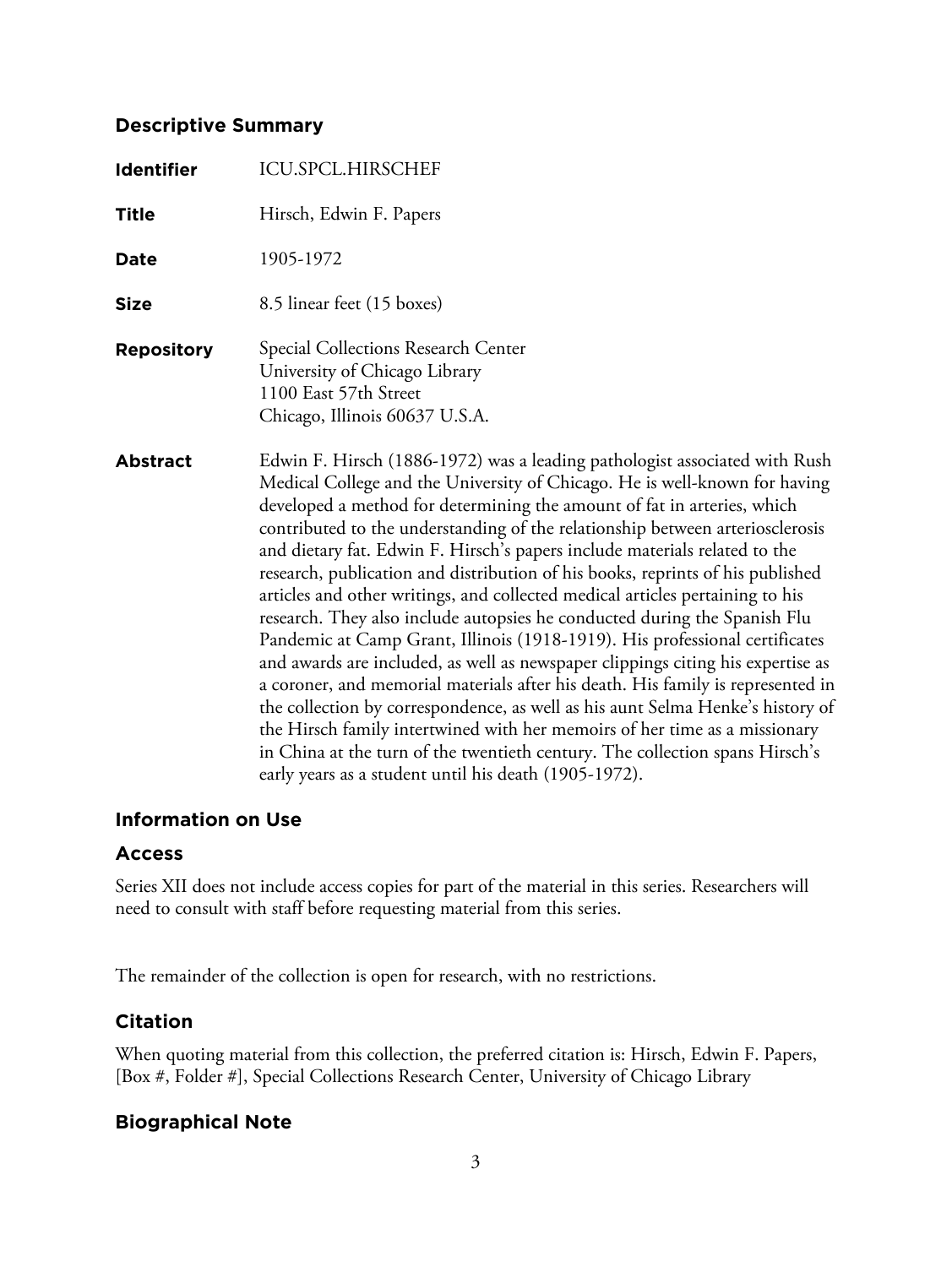Edwin F. Hirsch (1886-1972) was a leading pathologist in Chicago associated with Rush College and the University of Chicago. He received his bachelor's degree from Northwestern University (1910), a master's degree from the University of Illinois (1911), and a PhD from the University of Chicago in pathology (1915), as well as a medical degree from Rush Medical College (1915). He served on the faculty of both Rush and the University of Chicago until he was made emeritus in 1950, and continued to work as the director of the Henry Baird Favill Laboratories at St. Luke's Hospital, a teaching and training center for pathologists until 1959. He was also the Emeritus Director of the Columbus Cuneo Cabrini Medical Center.

In 1917-1919, he worked as a doctor at Camp Grant, a U.S. Army facility that was located near Rockford, Illinois. The camp was a training facility during World War I, and was badly affected by the Spanish Influenza Pandemic in 1918, which killed 1,055 soldiers in the camp. Hirsch treated the soldiers who were affected by the disease, conducted autopsies, and researched the virus.

Hirsch is well-known for having developed a method for determining the amount of fat in arteries, which contributed to the understanding of the relationship between arteriosclerosis and dietary fat. He conducted studies and wrote several articles on innervation in vertebrates. Hirsch also profiled his mentor Frank Billings and Christian Fenger, who had influenced Billings – both were influential Chicago doctors who taught at Rush Medical College.

He is the author of and contributor to several books, notably Pathology in Surgery (1953), Frank Billings: The Architect of Medical Education: A Leader in Chicago Medicine (1966), The Innervation of the Lung (co-author, 1969), The Innervation of the Vertebrate Heart (editor, 1970), and Christian Fenger, M.D. 1840-1902: The Impact of His Scientific Training and His Personality on Medicine in Chicago (1972).

Hirsch fought to reform the Illinois coroner system, lobbying the Illinois legislature to replace the outdated coroner's system with that of a professional medical examiner. He was also involved as a medical expert in the investigations into several famous murders in the mid-1950s in Chicago, notably, the Schuessler-Peterson case (1955) and the Patricia and Barbara Grimes case (1956).

He served on the Human Relations Commission of Chicago where he worked to gain acceptance for African-American students into medical schools and as interns and residents in local hospitals.

Hirsch received many honors and awards, including an honorary Doctor of Science degree from Morningside College in 1955. He served as president of the Chicago Medical Society in 1958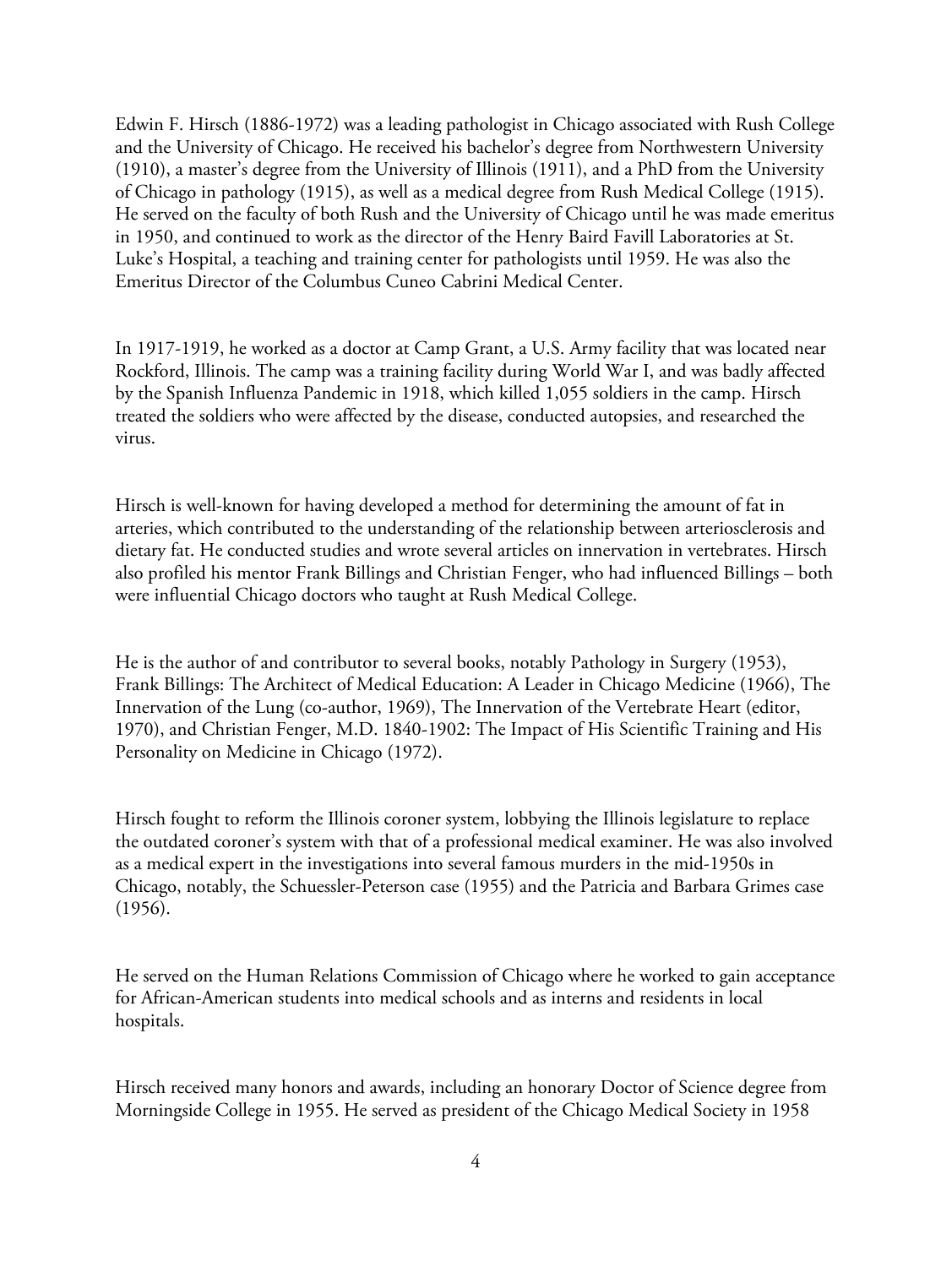and received lifetime honorary membership in the Chicago Pathological society after serving for thirty-five years as its secretary and president.

His wife, Helen Kotas Hirsch, was the first permanent female member of any major American orchestra, playing horn for the Chicago Symphony Orchestra (CSO).

# **Scope Note**

The Edwin F. Hirsch papers includes materials related to the research, publication and distribution of his books, reprints of his published articles and other writings, and collected medical articles pertaining to his research. They also include autopsies he conducted during the Spanish Flu Pandemic at Camp Grant, Illinois (1918-1919). Included are professional certificates and awards, newspaper clippings citing his expertise as a coroner, and memorial materials after his death. His family is represented in the collection by their correspondence, as well as Selma Henke's history of the Hirsch family intertwined with her memoirs of her time as a missionary in China at the turn of the twentieth century.

Series I: Biographical, includes materials related to the personal and professional life of Edwin F. Hirsch, as well as memorial services after his death, circa 1920-1972. Two video recordings of his memorial services have been transferred to Series XII.

Series II: Medical Education, includes undated notebooks and sketchbooks from Edwin F. Hirsch's time as a medical student, circa 1910-1915.

Series III: Frank Billings Biography, includes materials related to the research and publication of Edwin F. Hirsch's biography of the renowned Chicago physician Frank Billings, Frank Billings: The Architect of Medical Education, an Apostle of Excellence in Clinical Practice, A Leader in Chicago Medicine, circa 1966.

Series IV: Christian Fenger Biography, includes materials related to the research and publication of Edwin F. Hirsch's biography of the Chicago physician Christian Fenger, Christian Fenger, M.D., 1840-1902: the impact of his scientific training and his personality on medicine in Chicago, circa 1972. Also includes correspondence with Dr. Raleigh R. White, requesting Hirsch's assistance in retrieving one of the legs of Christian Fenger's operating tables and turning it into a ceremonial gavel for the Western Surgical Association.

Series V: The Innervation of the Vertebrate Heart, includes materials related to the publication of The Innervation of the Vertebrate Heart, edited by Edwin F. Hirsch, circa 1970. Proofs of The Innervation of the Vertebrate Heart have been transferred to Series XIII.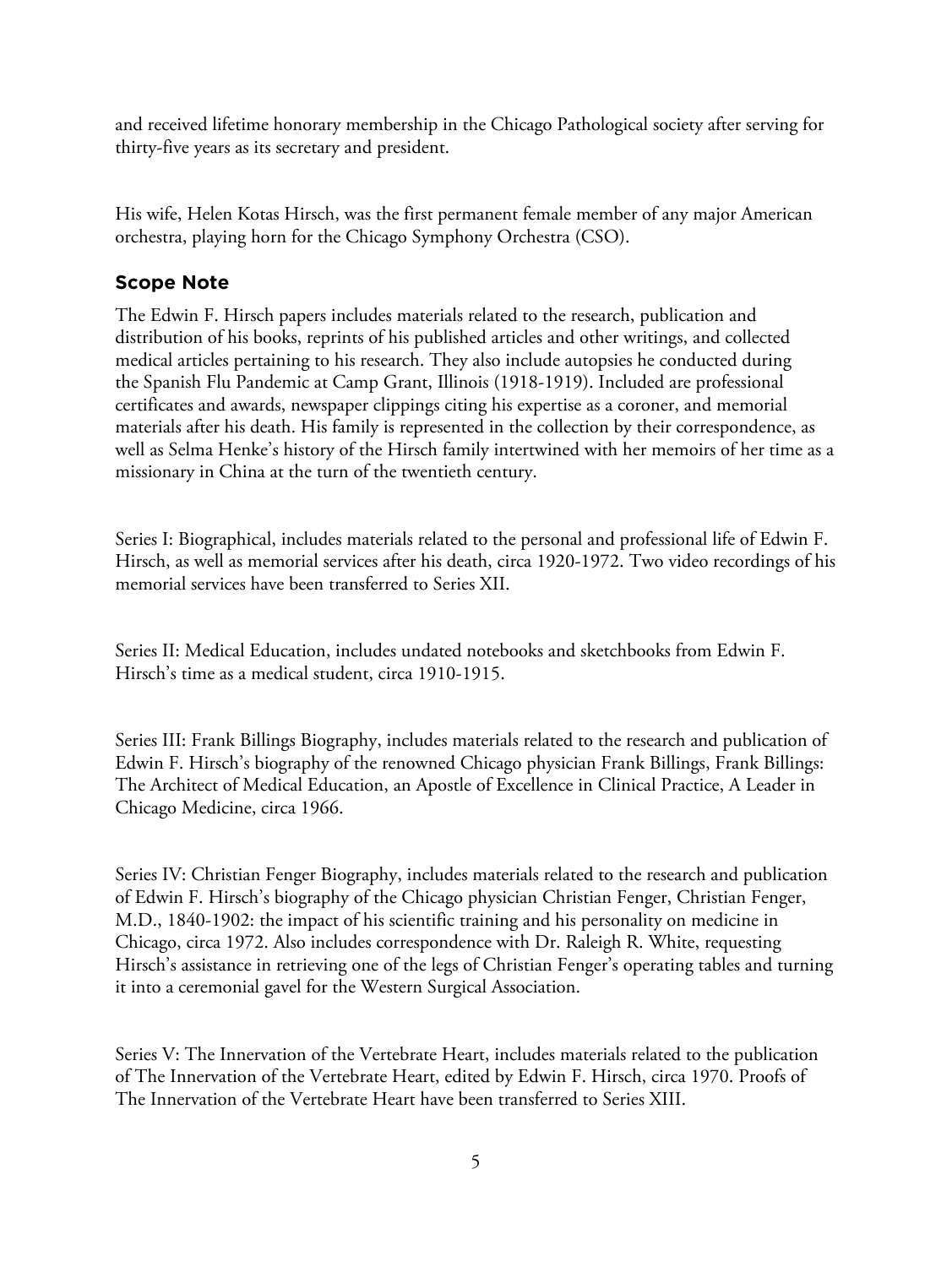Series VI: Other Writings, includes unpublished manuscripts and typescripts, published writings, and correspondence of Edwin F. Hirsch, circa 1918-1972.

Series VII: Medical Drawings and Photography, includes medical drawings and photographs produced by Edwin F. Hirsch for his research and publications. Photographs are individually numbered but the set is incomplete, lacking #47 from series 9646, #80 and #89 from series 9642, #116, #121-122, and #124 from series 9643, and #157 from series 9645. One large photograph entitled "Schwann's Cell" has been transferred to Series XIII.

Series VIII: Autopsies and Pathology, includes autopsies conducted between September 1917 and March 1919 at Camp Grant, a U.S. army facility that was located near Rockford, Illinois. The camp was a training facility during World War One, and was badly affected by the Spanish Influenza Pandemic in 1918, which killed 1,055 soldiers there. Hirsch worked there as a doctor, treating the thousands of soldiers who were affected by the disease, conducting autopsies, and researching the virus. The autopsies are individually numbered but the set is incomplete with no report on file for #3, #125-249 and #348. The series also contains pathology instructional materials. Two folders of loose newspaper clippings about his work as a coroner and a scrapbook containing clippings about his work on several high profile murder cases and deaths in Chicago have been transferred to Series XIII.

Series IX: Professional, includes Edwin F. Hirsch's professional commendations as a medical doctor, pathologist and coroner, as well as certificates of awards and newspaper clippings citing him as an expert. Also contains The Proceedings of the Institute of Medicine of Chicago, Vol. 27, No. 3, "Negroes and Medicine in Chicago," May 1968, which refers to Hirsch's work on the Joint Committee of the Chicago Medical Society and of the Institute of Medicine on the integration of African American physicians into Chicago hospitals. 15 oversized certificates have been transferred to Series XIII.

Series X: Medical Articles by Others, includes collected articles by various scholars on topics related to Hirsch's research and on doctors in his field 1915-1917. Also contains the curriculum vitae of Dr. Theodore Cooper, with whom Hirsch collaborated on several studies of innervation.

Series XI: Family, includes the correspondence and writings of Edwin F. Hirsch's relatives: his wife Helen Kotas, his niece Norma Jean Hirsch and his aunt Selma Henke. Some of the correspondence to Helen Kotas Hirsch is in Czech. Also includes Selma Henke's history of the family, as well as memoirs of her time as a Methodist missionary in China 1901-1907.

Series XII: Audiovisual Materials, includes lantern slides for Hirsch's presentations on innervations, a presentation at the International College of Surgeons (1967), Morningside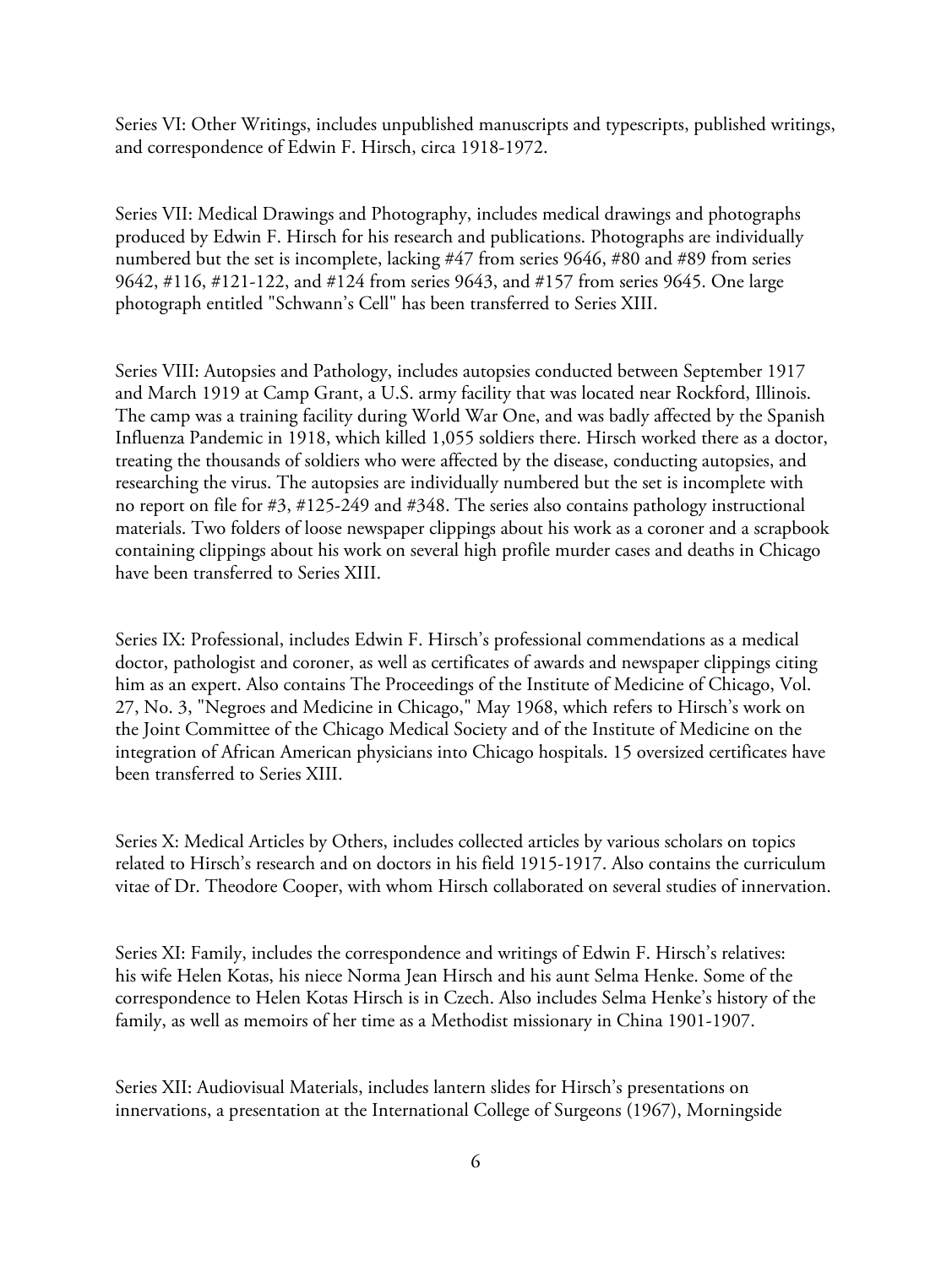Commencement Address (1955), and an audiotape of and video recordings of Hirsch's memorial service (1972).

Series XIII: Oversize, includes newspaper clippings (1954-1958), a scrapbook containing newspaper clippings related to Hirsch's work as a coroner on several famous murder investigations in the mid-1950s, photograph of Schwann's cell, proofs of his book The Innervation of the Vertebrate Heart, and numerous professional certificates and awards. Oversize materials have been moved to this series from Series I, V, VII, VIII, and IX.

# **Related Resources**

The following related resources are located in the Department of Special Collections:

http://www.lib.uchicago.edu/e/spcl/select.html

Billings, Frank. Papers

Rush Medical College. Records

# **Subject Headings**

- Billings, F. S. (Frank Seaver), 1845-1912
- Fenger, Christian, 1840-1902
- Hirsch, Edwin F. (Edwin Frederick), 1886-1972
- Heart -- Innervation
- Spanish Influenza Epidemic, 1918-1919
- Pathologists
- Physicians -- United States -- Biographies
- Hirsch family

# **INVENTORY**

# **Series I: Biographical**

# **Box 1**

# **Folder 1**

Photograph of Edwin F. Hirsch, undated

# **Box 1**

# **Folder 2**

Manuscript, "Biography of Edwin Frederick Hirsch (1886-1972)," undated

# **Box 1**

# **Folder 3**

Hyde Park Baptist Church, marriage service of Hirsch and Kotas, undated

# **Box 1**

# **Folder 4**

Newspaper clipping about his 75th birthday, 1961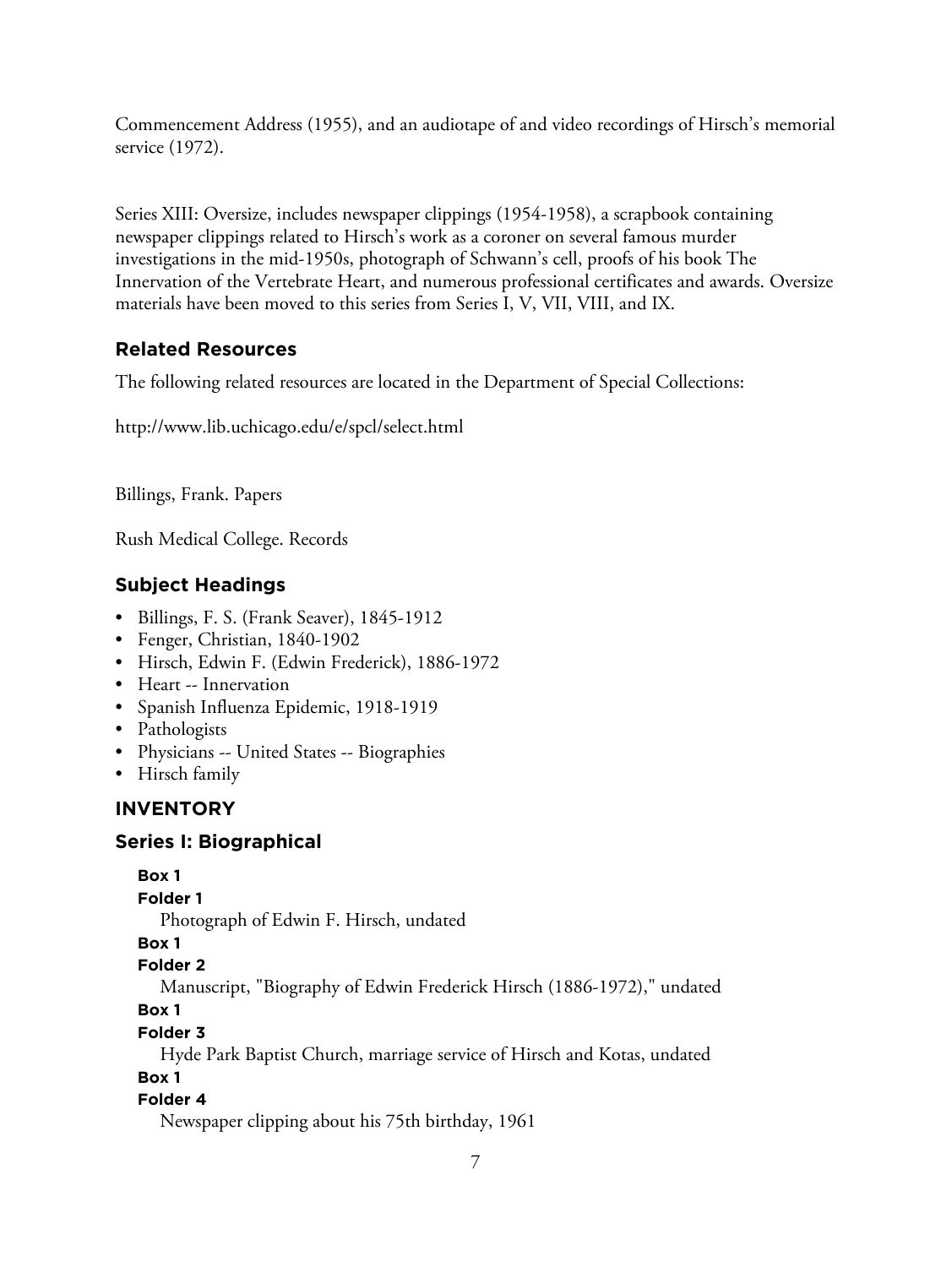#### **Folder 5**

Photograph of Edwin F. Hirsch, circa 1965

# **Box 1**

#### **Folder 6**

Photograph of Edwin F. Hirsch and others in Camp Grant with letter from Merritt R. Bach, circa 1917-1919

# **Box 1**

# **Folder 7**

Newspaper clipping about his early life in Wisconsin, undated

#### **Box 1**

#### **Folder 8**

Memorial Booklets, 1972

## **Box 1**

# **Folder 9**

Memorial book, Columbus Hospital, circa 1972

# **Box 1**

## **Folder 10**

Celebrations of the 100th anniversary of the birth of Edwin F. Hirsch, 1986

#### **Box 1**

## **Folder 11**

Chicago Medicine, Vol. 75, No. 7, "Death of Dr. Edwin F. Hirsch," 1972

# **Box 1**

#### **Folder 12**

Medicine on the Midway, Vol. 27, No. 2., "In Memoriam: Scientist, Scholar, Humanist: Edwin F. Hirsch, 1886-1972," 1972

# **Series II: Medical Education, circa 1905-1915**

# **Box 1**

**Folder 13**

Biology sketchbook, undated

# **Box 2**

**Folder 1**

Pathology notebook, undated

#### **Box 2**

## **Folder 2**

Pathology notebook II, undated

#### **Box 2**

#### **Folder 3**

Dissection sketches notebook, undated

# **Series III: Frank Billings Biography**

# **Box 3**

# **Folder 1**

Photographs for book, Frank Billings, his family, and associates, undated

#### **Box 3**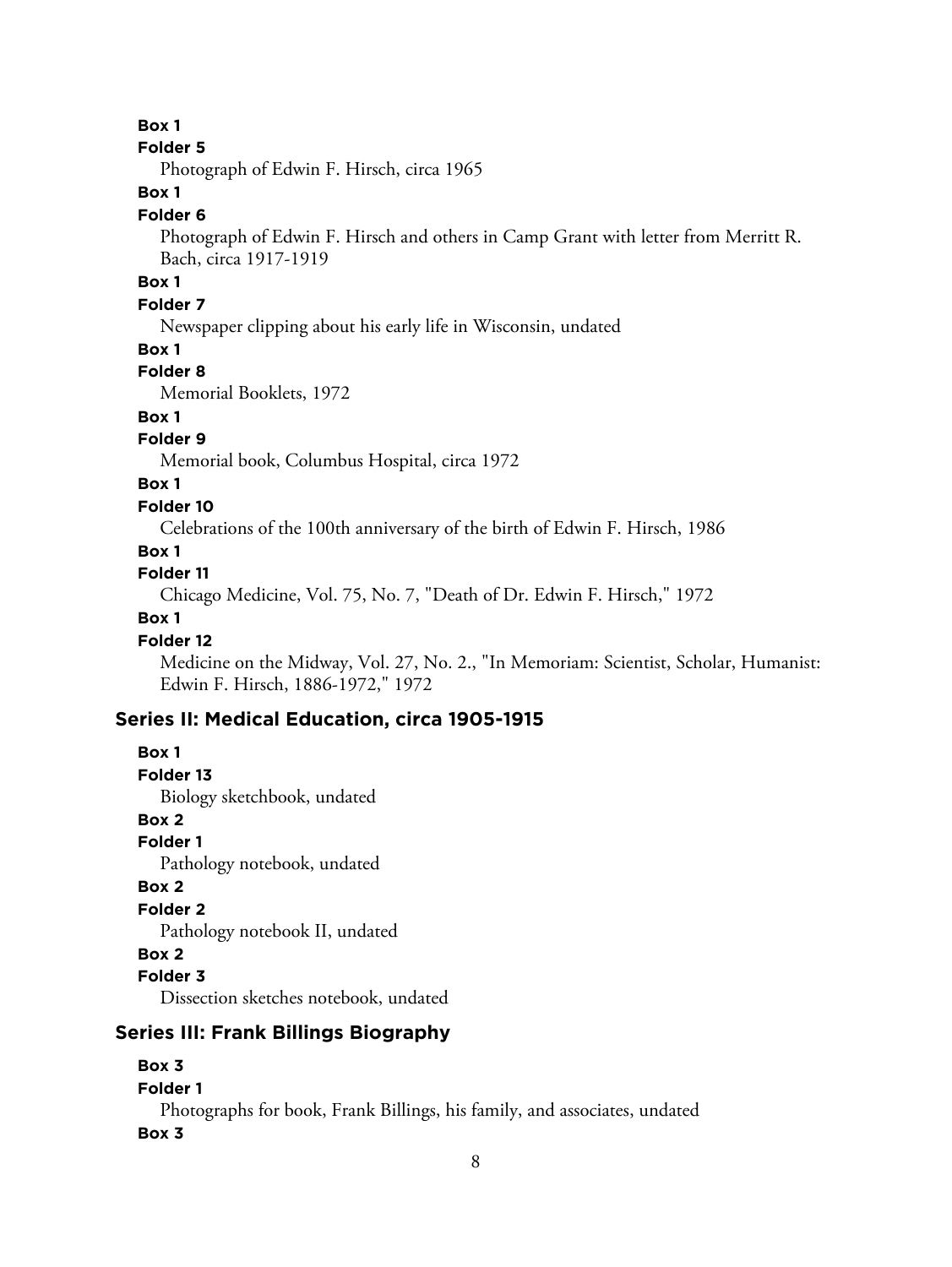Correspondence with the Billings family, circa 1970

# **Box 3**

# **Folder 3**

Correspondence and newspaper clippings, circa 1966-1967

# **Box 3**

#### **Folder 4**

Acknowledgements of receipt for the Frank Billings book, 1968-1969

## **Box 3**

# **Folder 5**

Correspondence with printers, 1967

#### **Box 3**

#### **Folder 6**

Order forms, circa 1967

# **Box 3**

# **Folder 7**

Book, Frank Billings: The Architect of Medical Education, an Apostle of Excellence in Clinical Practice, A Leader in Chicago Medicine, 1966

# **Box 3**

#### **Folder 8**

Book, Frank Billings: The Architect of Medical Education, an Apostle of Excellence in Clinical Practice, A Leader in Chicago Medicine, 1966

# **Series IV: Christian Fenger Biography**

#### **Box 4**

#### **Folder 1**

Collected anecdotes about Christian Fenger, undated

# **Box 4**

## **Folder 2**

Correspondence with publishers, circa 1971

#### **Box 4**

#### **Folder 3**

Correspondence with Judith Nadler, 1966-1971

# **Box 4**

#### **Folder 4**

Correspondence with Dr. Raleigh R. White, 1971

## **Box 4**

#### **Folder 5**

Collected articles on Christian Fenger

# **Box 4**

# **Folder 6**

Acknowledgement of the book, 1971

#### **Box 4**

#### **Folder 7** Manuscript, undated

# **Box 4**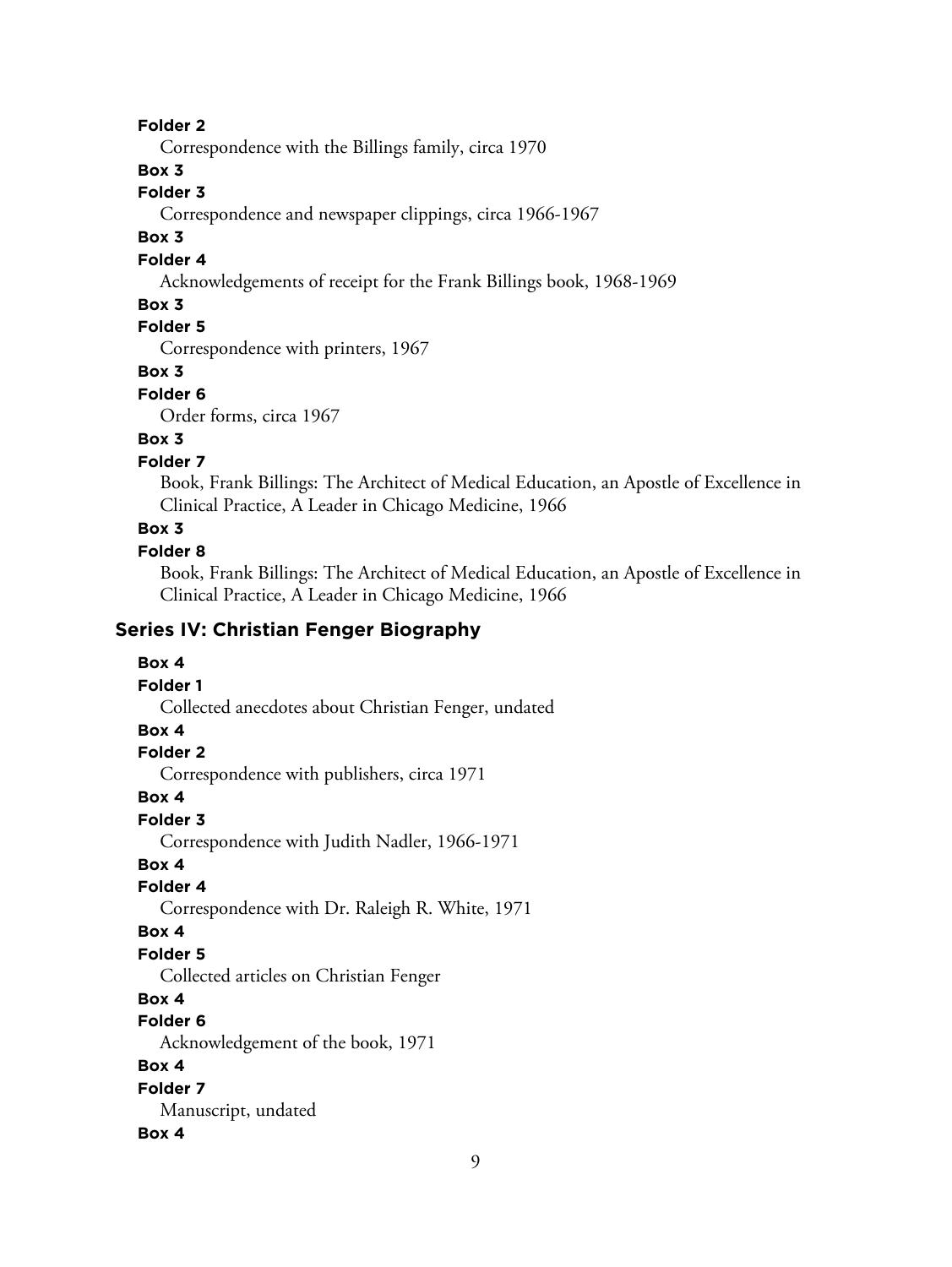Book jacket, undated

# **Box 4**

**Folder 9**

Book review, 1971

# **Box 4**

**Folder 10**

Query to Chicago Board of Education, 1971

# **Series V: Innervation of the Vertebrate Heart**

#### **Box 4**

#### **Folder 11-16**

Typescripts, The Innervation of the Vertebrate Heart, chapters 1-6, circa 1970

# **Box 5**

# **Folder 1-9**

Typescripts, The Innervation of the Vertebrate Heart, chapters 7-15, circa 1970

## **Box 5**

#### **Folder 10**

Typescript, The Innervation of the Vertebrate Heart, references

#### **Box 5**

# **Folder 11**

Drawing 4, circa 1970

# **Box 5**

#### **Folder 12**

Correspondence with publisher, circa 1970

# **Box 5**

#### **Folder 13**

Correspondence regarding The Innervation of the Vertebrate Heart

# **Box 5**

#### **Folder 14**

Review of Innervation of the Vertebrate Heart, Chicago Medicine, 3 July 1971

#### **Box 5**

**Folder 15**

Order form, circa 1970

# **Series VI: Other Writings**

#### **Box 5**

**Folder 16**

Untitled manuscript, 1918

# **Box 5**

# **Folder 17**

Illinois Medical Journal, Vol. 108, "Purposeful Living", August 1955

# **Box 5**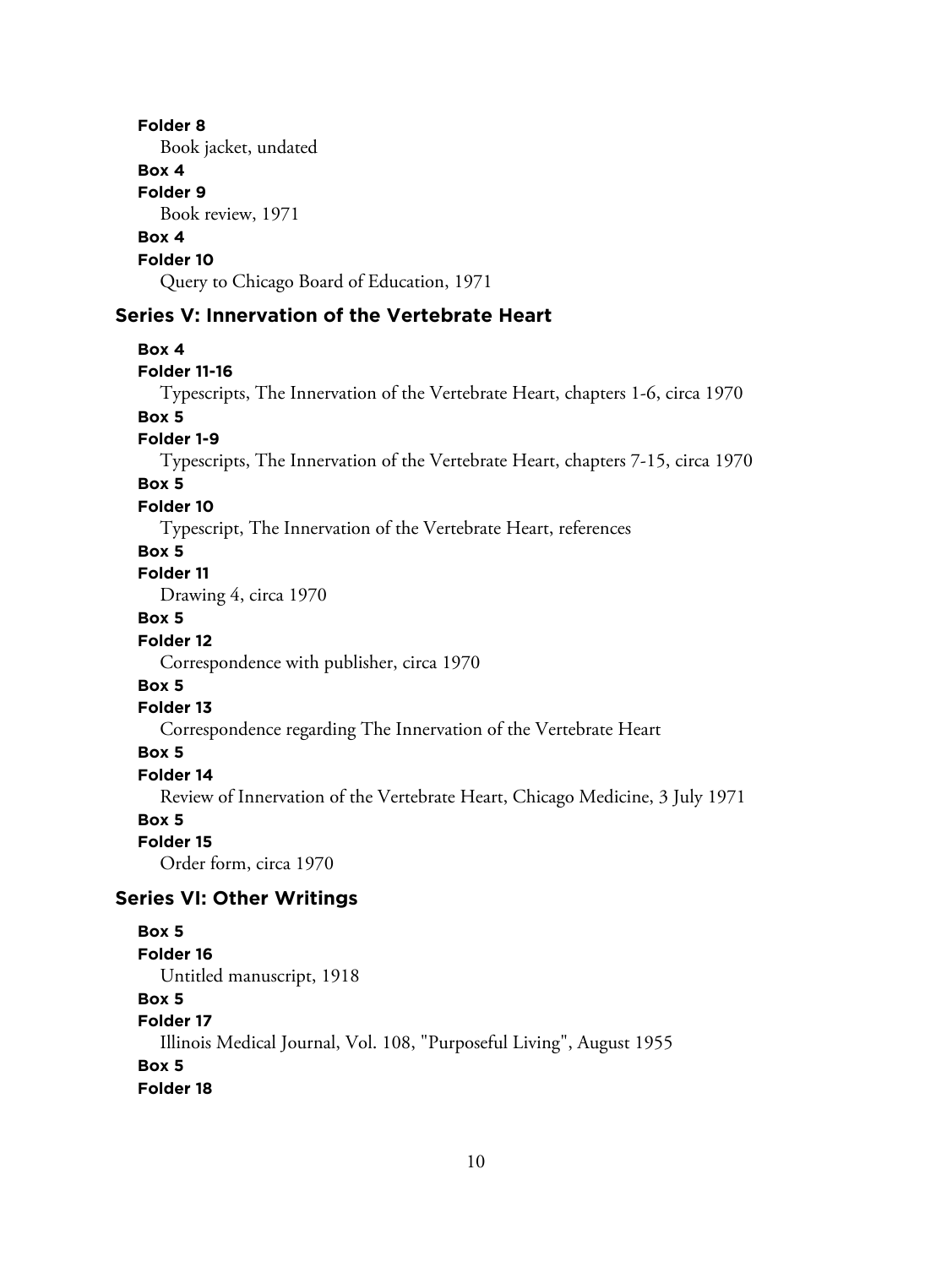Chicago Medical Society Bulletin, Vol. 63, No. 27, "The Hospital Care of Negroes and the Appointment of Negro Physicians to Medical Staffs of Hospitals in Chicago", 31 December 1960

# **Box 5**

#### **Folder 19**

Chicago Medicine, Vol. 63 No. 33, "Editorial: Retreat from Excellence", February 11, 1961

## **Box 5**

#### **Folder 20**

"The History of Pathology in Chicago," The Proceedings of the Institute of Medicine of Chicago, March 1963

#### **Box 5**

#### **Folder 21**

Reprints, The Innervation of the Human Heart, parts I-V, 1962-1963

#### **Box 5**

#### **Folder 22**

Correspondence, 1964

#### **Box 5**

#### **Folder 23**

Typescript, Introduction and Chapters 1,2 of The Innervation of the Human Heart, undated

## **Box 6**

# **Folder 1**

Typescript, The Innervation of the Human Heart, I: The coronary arteries and the myocardium, undated

# **Box 6**

# **Folder 2**

Typescript, The Innervation of the Human Heart, II: The papillary muscles, undated

#### **Box 6**

#### **Folder 3**

Typescript, The Innervation of the Human Heart, III: The conductive system, undated

#### **Box 6**

#### **Folder 4**

Typescript, The Innervation of the Human Heart, IV: 1. The fiber connections of the nerves with the perimysial plexus (Gerlach-Hofmann); 2. The role of nerve tissues in the repair of infarcts, undated

## **Box 6**

#### **Folder 5**

Typescript, The Innervation of the Human Heart, V: A comparative study of the intrinsic innervations of the heart in vertebrates,undated

# **Box 6**

#### **Folder 6**

Reprint, "The Terminal Innervation of the Heart", 1963

#### **Box 6**

#### **Folder 7**

Reprint, "Innervation of the Systemic Heart of the California Hagfish", 1964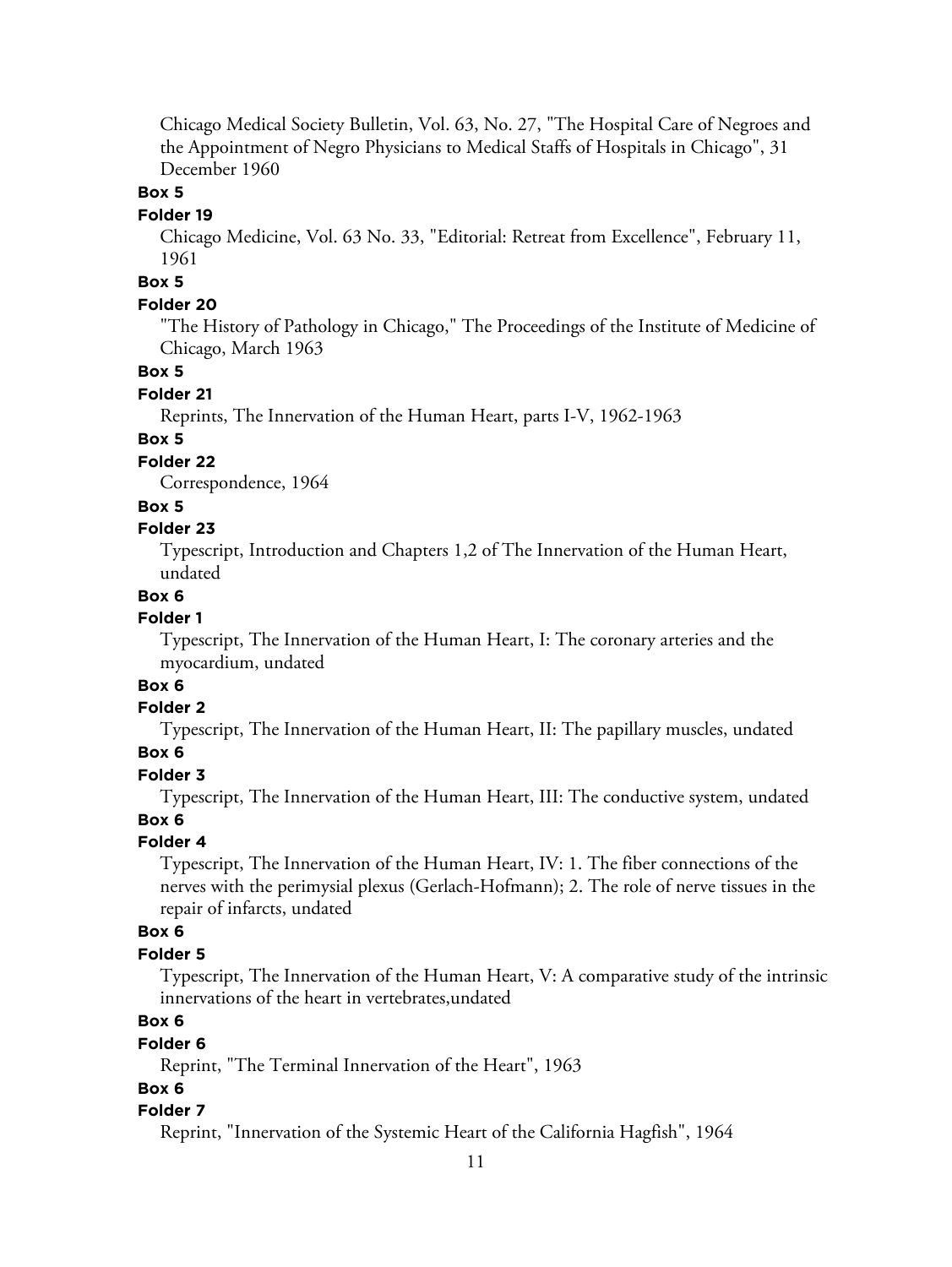#### **Folder 8**

Correspondence regarding "Innervation of the Systemic Heart of the California Hagfish", 1963

#### **Box 6**

## **Folder 9**

Reprints, "Experimental Heart Block in the Dog," parts I & II, 1964

# **Box 6**

# **Folder 10**

Reprint, "Regression of the intrinsic nerves and other sequelae of with reimplantation of the lung," The Journal of Thoracic and Cardiovascular Surgery Vol. 54, No. 9, 1967

# **Box 6**

## **Folder 11**

Chicago Medicine, Vol. 71, No. 25, "The Influenza Pandemic of Fifty Years Ago," 7 December 1968

# **Box 6**

# **Folder 12**

Typescript, "Chronic Wallerian Degeneration of the Septal Nerves", 1969

# **Box 6**

## **Folder 13**

Reprints, Innervation of the Mammalian Lung, 1968

# **Box 6**

# **Folder 14**

Correspondence regarding The Innervation of the Lung, 1969-1970

## **Box 6**

#### **Folder 15**

Order forms, The Innervation of the Lung, circa 1969-1970

# **Box 7**

# **Folder 1**

Typescript, The Determination of Urea Nitrogen, undated

# **Box 7**

# **Folder 2**

Manuscript, Staining of Bacterial Capsules In Films, undated

# **Box 7**

# **Folder 3**

Typescript, Chapter 15: Relation of the Neurohormonal content of the Myocardium to the The Innervation of the Heart, undated

# **Box 7**

# **Folder 4**

Typescript, The Cardiac Innervation of Primates, undated

# **Box 7**

# **Folder 5**

Typescript, The Intrinsic Innervation of the Vertebrate Heart, undated

# **Box 7**

# **Folder 6**

Typescript, The Intrinsic Innervation of the Avian Heart, undated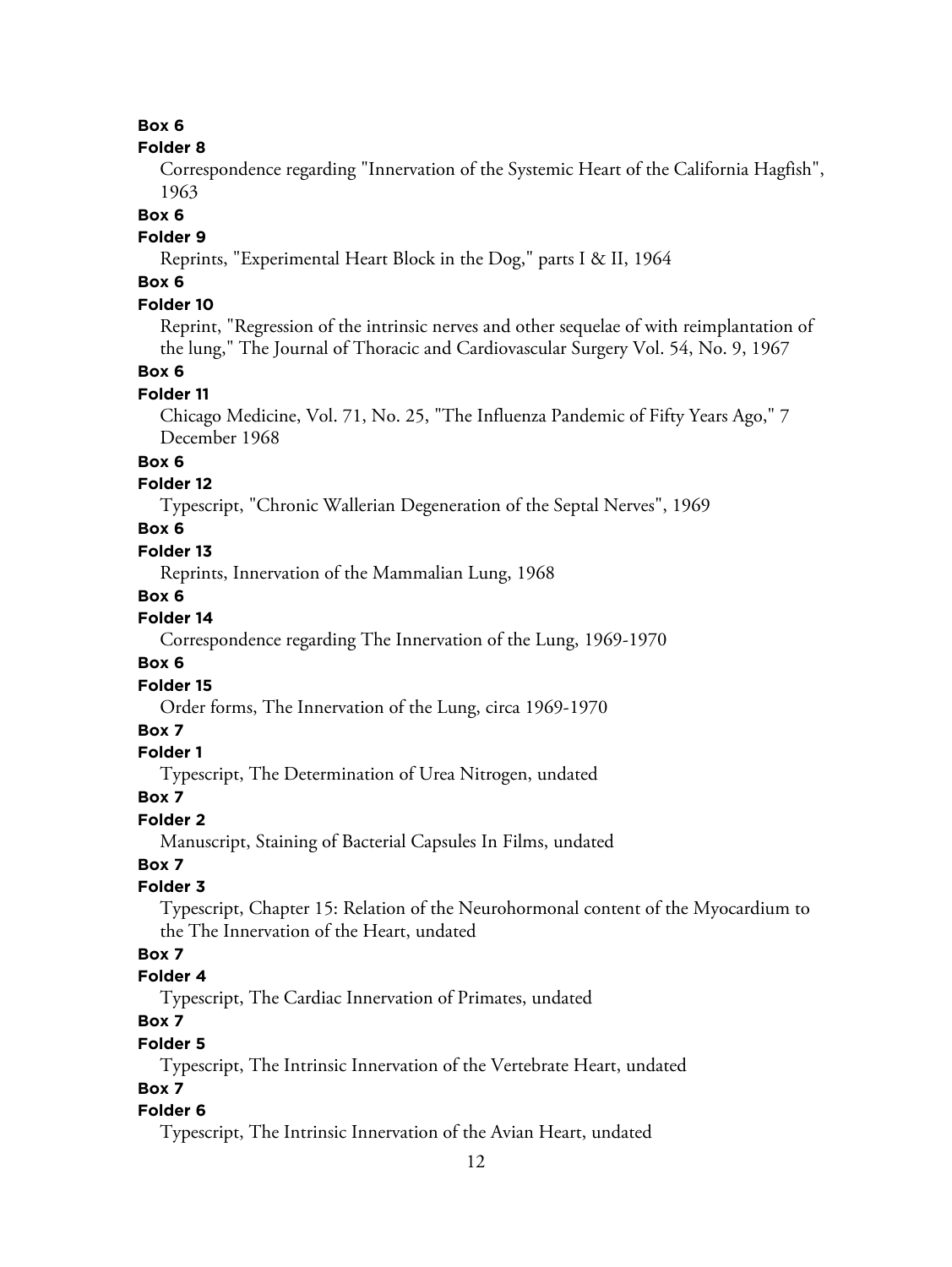**Folder 7**

Typescript, p. 5 on Schwann cells, 5 photographs, manuscript, notes, undated **Box 7**

## **Folder 8**

Typescript, Die Innervation im Herzen der Wirbeltiere (German)

# **Box 7**

# **Folder 9**

Manuscript, "Bielchowski, Hassin – Allegranza", undated

# **Box 7**

#### **Folder 10**

Typescript, "The Innervation of Respiratory Tissues in Terrestrial and Aquatic Vertebrates", undated

# **Box 7**

## **Folder 11**

Typescript, Analisi dei Fattori Causali Dell'Aterosclerosi (in Italian), undated

# **Box 7**

**Folder 12**

Notecards, undated

# **Box 7**

**Folder 13**

Notecards, undated

# **Box 7**

**Folder 14** Typescript, undated

# **Box 7**

**Folder 15**

# Correspondence, 1962-1965

# **Box 7**

**Folder 16**

Notes, undated

# **Series VII: Medical Drawings and Photography**

**Box 7 Folder 17** Drawing 1, undated **Box 7 Folder 18** Drawing 2, undated **Box 7 Folder 19** Drawing 3, undated **Box 7 Folder 20** Drawing 4, undated **Box 7**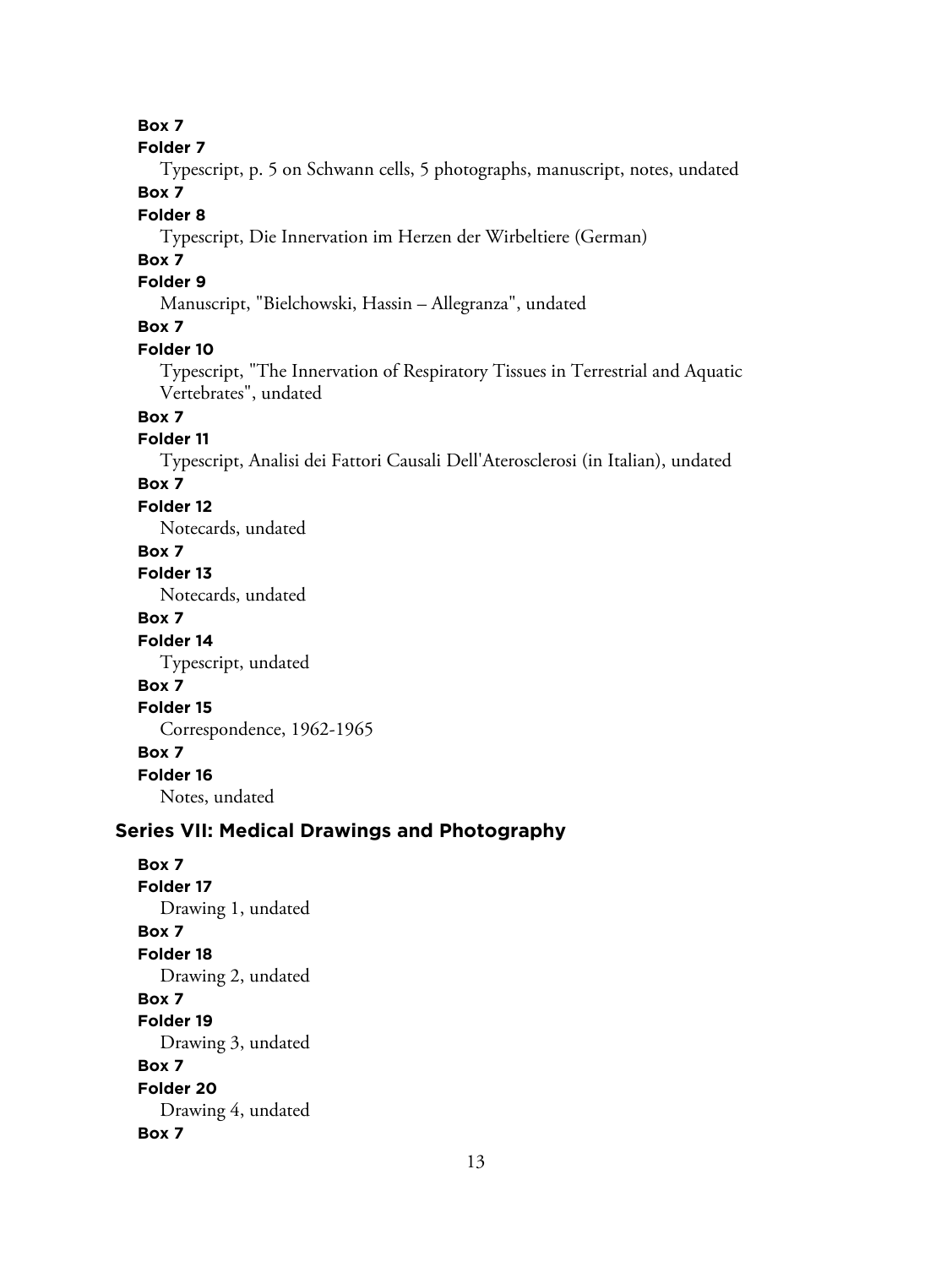Photographs

- Series 9639, numbers 1-24
- Series 9649, numbers 26-46, 48-50
- Series 9641, numbers 51-75
- Series 9642, numbers 76-79, 81-88, 90-100

#### **Box 7**

#### **Folder 22**

Photographs

- Series 9643, numbers 101-115, 117-120, 123, 125
- Series 9644, numbers 126-150
- Series 9645, numbers 151-156, 158-175
- Series 9646, numbers 176-195

#### **Box 8**

#### **Folder 1**

Reprints of drawings 1-4 and photographs from series 9639-9646, undated

# **Box 8**

#### **Folder 2**

Enlargements of selected photographs from series 9639-9646, undated

#### **Box 8**

#### **Folder 3**

Photographs labeled Hofmann, Gerlach, Amienors, undated

# **Box 8**

#### **Folder 4**

Photographs of cells, and of article "Neuromuscular and intercellular relationships in the coronary arterioles. A morphological and quantitative study by light and electron microscopy", undated

# **Box 8**

## **Folder 5**

Transparencies, undated

#### **Box 8**

#### **Folder 6**

Photocopy of cells, undated

# **Series VIII: Autopsies and Pathology**

#### **Box 8**

#### **Folder 7**

Draft of the Illinois Coroner's Handbook and letter from Leo A. Ozier asking about corrections, 1971

# **Box 8**

## **Folder 8**

Book, Autopsy Manual, Departments of the Army, the Navy, and the Air Force, July 1960 **Box 8**

#### **Folder 9**

Book, Joint Committee on Aviation Pathology of the United Kingdom, Canada and the United States, 1959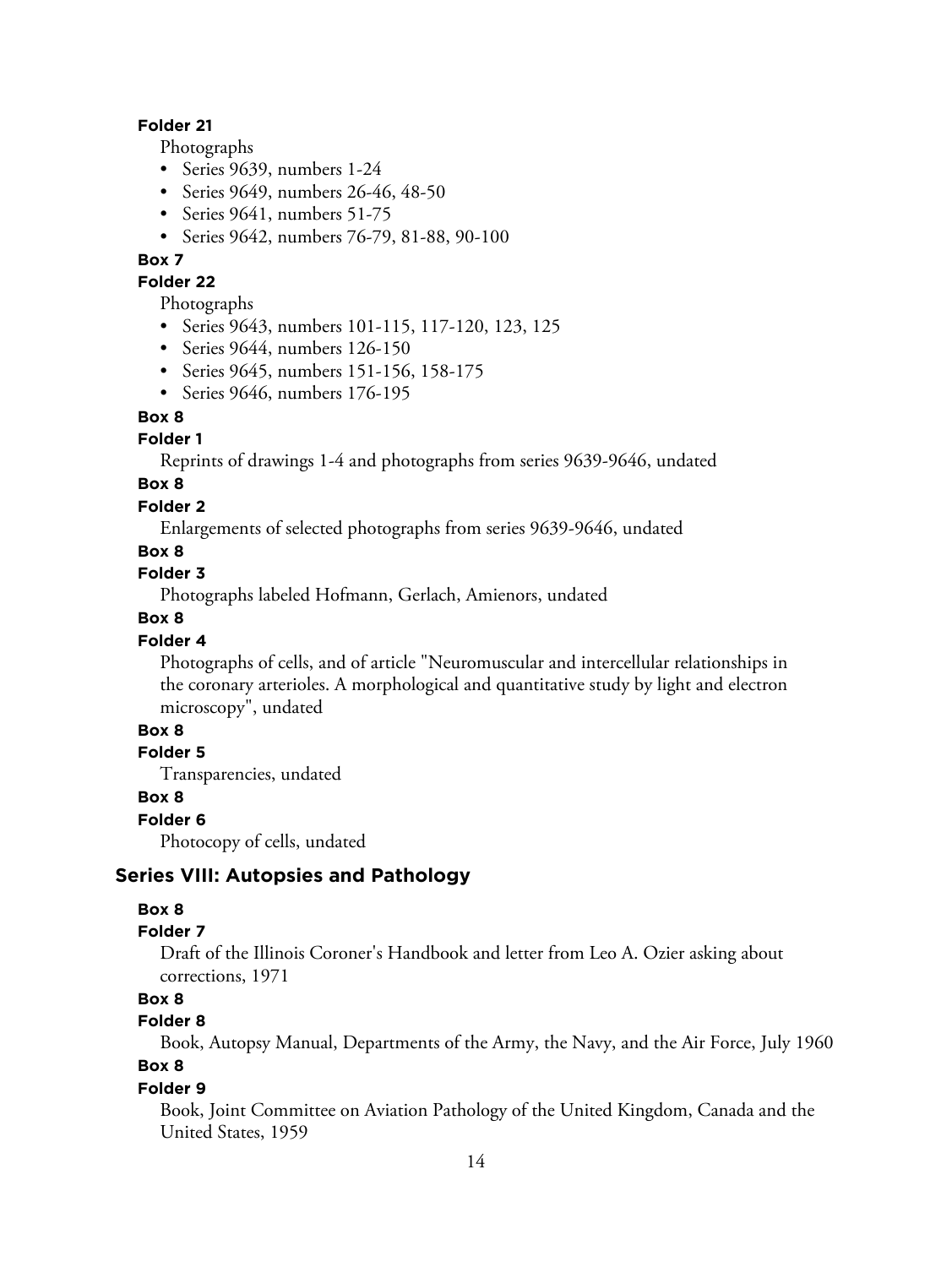#### **Folder 10**

Book, Standard Technique of Meningococcus Carrier Detection, adopted by the Medical Departments of the United States Army and Navy and the United States Public Health Service, circa 1917-1919

# **Box 8**

**Folder 11**

Correspondence about his work as a pathologist, 1965

# **Box 8**

# **Folder 12**

Newspaper clippings, "Dr. Hirsch Recalls '18 flu epidemic," Chicago Daily News, 27 December 1968.

#### **Box 9**

**Folder 1-84**

Autopsies Exhibit B, #1, #3-125, 1918-1919

#### **Box 10**

#### **Folder 1-56**

Autopsies #250-299-347, #349-369, 1918, 1919

- **Box 11**
- **Folder 1-16**

Autopsies #370-386, 1918, 1919

# **Series IX: Professional**

#### **Box 11**

## **Folder 17**

Certificate, Illinois State Board of Health, undated

#### **Box 11**

# **Folder 18**

Certificate, American College of Physicians, 1946

# **Box 11**

#### **Folder 19**

Certificate, College of American Pathologists, 1947

#### **Box 11**

#### **Folder 20**

Manuscript and correspondence regarding commencement speech at Morningside College, May 1955

#### **Box 11**

#### **Folder 21**

Certificate, Morningside College, conferring Doctor of Science, 1955

#### **Box 11**

## **Folder 22**

Certificate, American Society of Clinical Pathologists, 1961

# **Box 11**

#### **Folder 23**

Certificate, University of Chicago, Department of Pathology, 1964

#### **Box 11**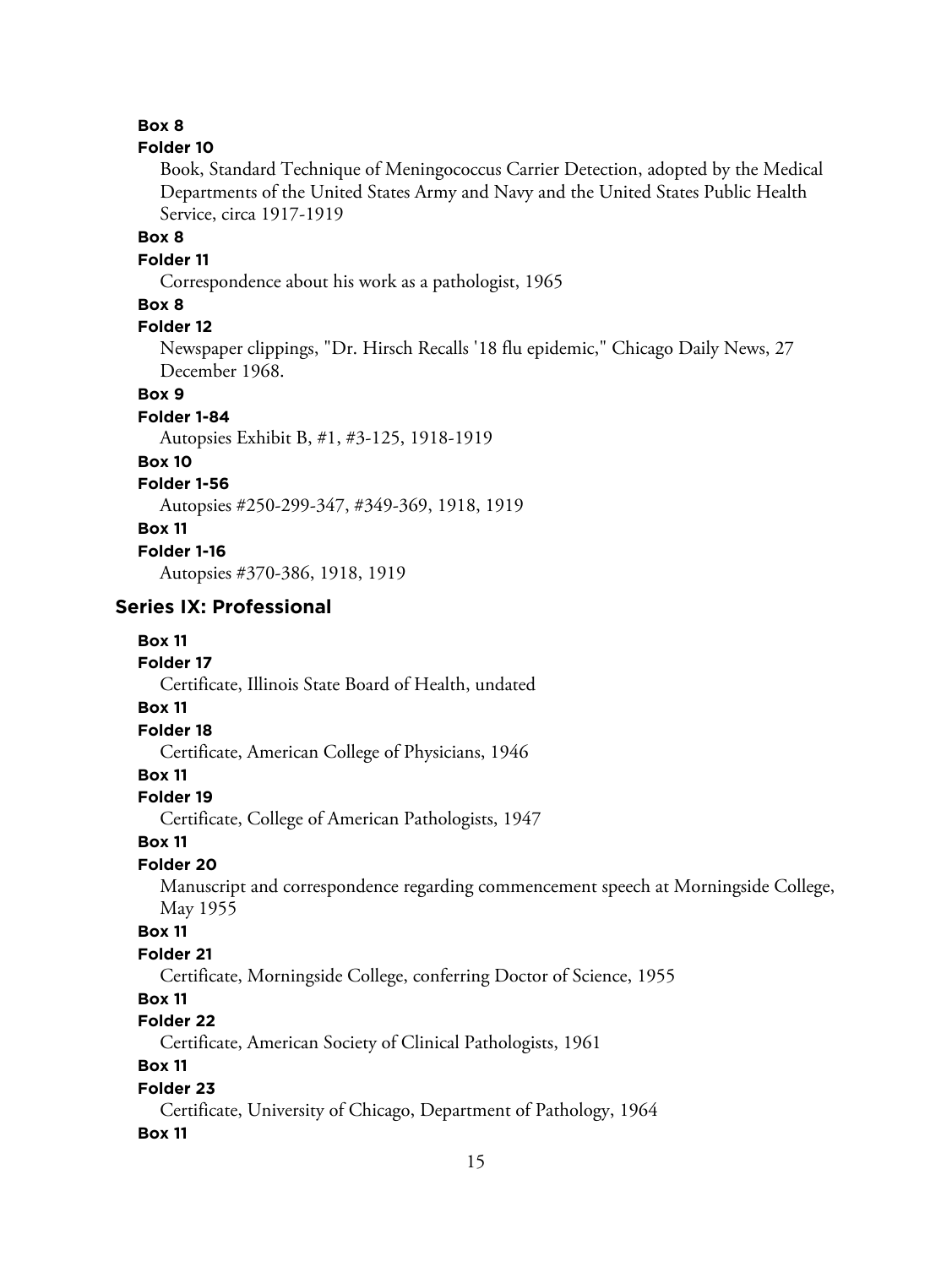Certificate, University of Chicago, Department of Pathology, 1964

#### **Box 11**

#### **Folder 25**

Certificate, Presbyterian-St. Luke's Hospital, 1964

#### **Box 11**

#### **Folder 26**

Certificate, St. Luke's Hospital, 1964

## **Box 11**

# **Folder 27**

Certificate, Medical Alumni Association of the University of Chicago, 1966

# **Box 11**

#### **Folder 28**

Certificate, Presbyterian-St. Luke's Hospital, 1969

# **Box 11**

# **Folder 29**

Certificate from President Richard Nixon, 1972

# **Box 11**

# **Folder 30**

Achievement Citation, WFJL radio, Lewis College, undated

# **Box 11**

# **Folder 31**

Certificate, Contributor to Encyclopaedia Britannica, undated

# **Box 11**

# **Folder 32**

Newspaper clippings about St. Luke's hospital, 1959

## **Box 11**

# **Folder 33**

Correspondence regarding professional awards, 1957-1961

#### **Box 11**

#### **Folder 34**

Correspondence and accounting documents related to Hirsch's trip to Italy, 1958

#### **Box 11**

#### **Folder 35**

The Proceedings of the Institute of Medicine of Chicago, Vol. 27, No. 3, "Negroes and Medicine in Chicago," May 1968

## **Box 11**

#### **Folder 36**

Program, The Medical Alumni Reunion Banquet, The University of Chicago, 9 June 1966 **Box 11**

#### **Folder 37**

The Proceedings of the Institute of Medicine of Chicago, "Changing of the Guard," May 1968

#### **Box 11**

#### **Folder 38**

Speech on the Field Museum and Shedd Aquarium, undated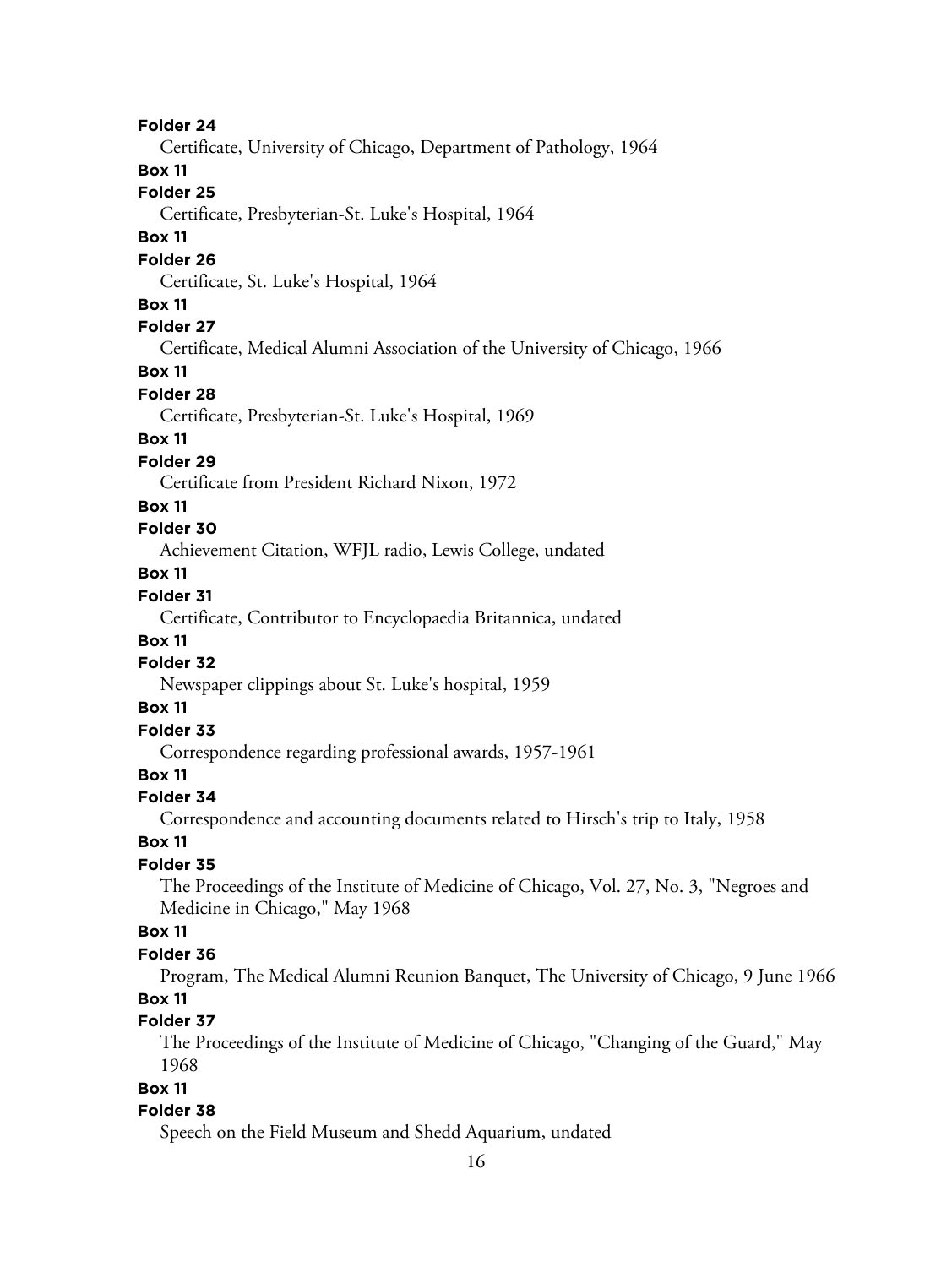#### **Folder 39**

Newspaper clippings regarding colleagues, 1969

# **Box 11**

# **Folder 40**

Professional correspondence, 1964-1970

# **Box 11**

**Folder 41**

Booklets, 1966, 1972

# **Series X: Medical Articles by Others**

# **Box 12**

#### **Folder 1**

Reprint, H. Gideon Wells, "Some Features of Purine Metabolism" The Journal of Laboratory and Clinical Medicine, Vol. I No. 3, circa 1915

# **Box 12**

# **Folder 2**

Reprint, Russell M. Wilder, "Peritonitis Following Acute Ovaritis of Anginal Origin," The Journal of the American Medical Association, 19 February 1916

# **Box 12**

# **Folder 3**

Reprint, E.C. Schmitt, "Primary Carcinoma of the Ureter," Journal of Cancer Research, 4 October 1916

# **Box 12**

## **Folder 4**

Untitled typescript, circa 1918

# **Box 12**

# **Folder 5**

Typescript, Dr. Kliger, "Media and its Titration", March 1918

# **Box 12**

# **Folder 6**

Keishiro Kawamura, "Electron Microscope Studies on the Cardiac Conduction System of the Dog I. The Purkinje Fibers," Japanese Circulation Journal, Vol. 25, No. 6, June 1961 and "Electron Microscope Studies on the Cardiac Conduction System of the Dog: II. The Sinoatrial and Atrioventricular Nodes Plates 1 to 17)," Japanese Circulation Journal, Vol. 25, No. 10, October 1961

# **Box 12**

# **Folder 7**

Reprint, Lester R. Dragstedt, "An American by Choice: A Story about Dr. A. J. Carlson," Perspectives in Biology and Medicine, Vol. Vii, No. 2, Winter 1964

# **Box 12**

# **Folder 8**

Photocopy and manuscript, V. E. Krahl, selection from "Anatomy of Mammalian Lung", c.a. 1964

# **Box 12**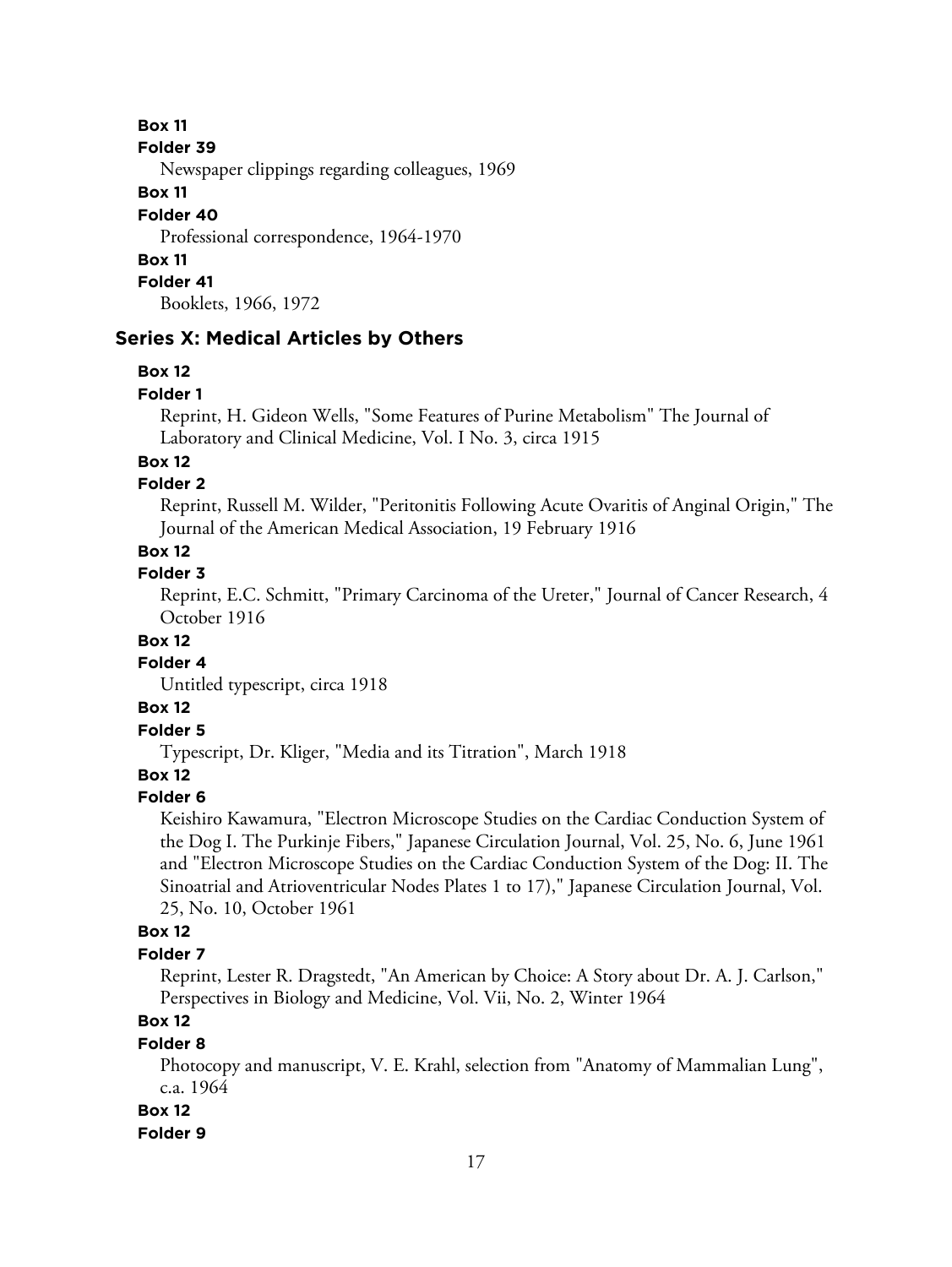Bulletin of the Alumni Association, School of Medicine, Division of the Biological Sciences, University of Chicago, Vol. 21, No. 1, Spring-Autumn 1965

# **Box 12**

# **Folder 10**

Science, 6 August 1965

# **Box 12**

#### **Folder 11**

The Proceedings of the Institute of Medicine of Chicago: Index No. 26, 1967-86; Vol. 26 No. 7, January 1967; Vol. 26 No. 3, March 1967; Vol. 27 No. 2, March 1968; Vol. 27 No. 6, November 1968; Vol. 27 No. 7, January 1969; Vol. 27 No. 9, May 1969; Vol. 28 No. 9, May 1971

#### **Box 12**

#### **Folder 12**

Maryland State Medical Journal, Vol. 17, No. 12, December 1968

## **Box 12**

#### **Folder 13**

S. Blümke, "Morphologische Grundlagen der Lungeninnervation" and "Experimentellmorphologische Untersuchungen über die efferente Bronchusinnervation" I. Plexus peribronchialis (Experimental and Morphological Studies on the Efferent Bronchial Innervation I. The Peribronchial Plexus)", 1968

#### **Box 12**

#### **Folder 14**

Chicago Medicine, Vol. 71, No. 10, 11 May 1968

# **Box 12**

#### **Folder 15**

Correspondence and reprints from David Jensen: "Intrinsic Cardiac Rate Regulation in the Sea Lamprey, Petromyzon Marinus and Rainbow Trout, Salmo Gairdneri" Comp. Biochem. Physiol., Vol. 30 (1969); "Some Observations on Intrinsic Cardiac Rate Regulation in Several Marine Vertebrates," Comparative and General Pharmacology, Vol. 1, No. 2, 1970; "Intrinsic Cardiac Rate Regulation in Elasmobranchs: The Horned Shark, Heterodontus Francisci, and Thorback Ray, Ptalyrhinoidis Triseriata," Comp. Biochem. Physiol., Vol. 34, 1970

#### **Box 12**

#### **Folder 16**

Articles by Kjell Johanson, "Air Breathing in Fishes" Fish Physiology, Vol. 4, 1970; "Comparative Physiology: Gas Exchange and Circulation in Fishes," Annual Review of Physiology, Vol. 33 (1971); "Airbreathing Fishes," Scientific American (October 1968)

# **Box 12**

#### **Folder 17**

Copy, John S. Mills, PhD, "The Graduate Education of Physicians, An Editorial," The Bulletin; The American College of Physicians, No. 10, September 1969

#### **Box 12**

# **Folder 18**

Chicago Medicine, Vol. 74, No. 15, 17 July 1971

#### **Box 12**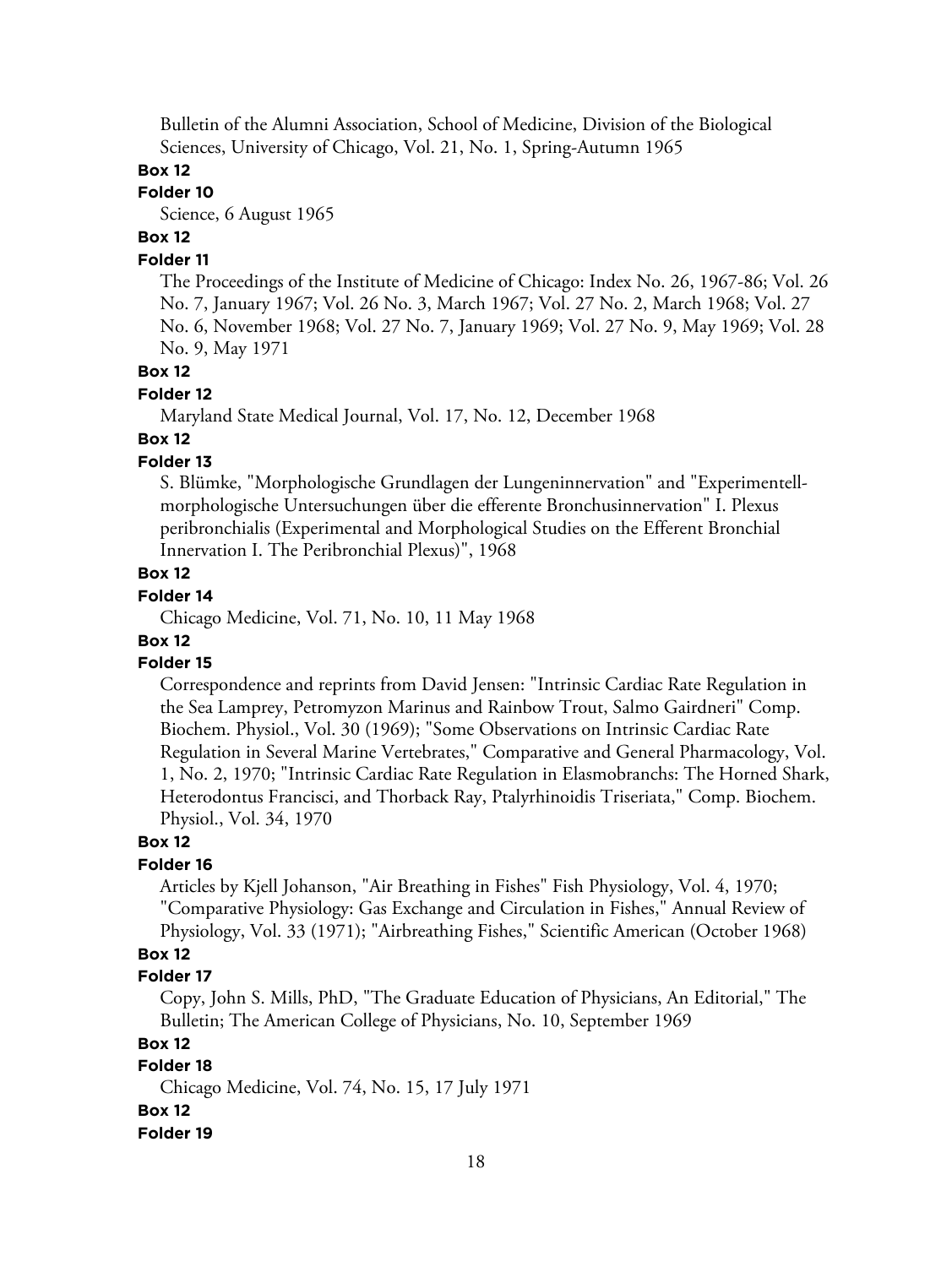Selections from Science magazine, 1971

#### **Box 12**

# **Folder 20**

Curriculum Vitae, Dr. Theodore Cooper, undated

#### **Series XI: Family**

## **Box 13**

# **Folder 1**

Helen Kotas Hirsch correspondence and pin "Life Member, American Federation of Musicians," circa 1966-1986

#### **Box 13**

## **Folder 2**

Norma Jean Hirsch, correspondence, 1964-1966

# **Box 13**

# **Folder 3**

Selma Henke, correspondence, 1956-1972

# **Box 13**

#### **Folder 4**

Selma Henke's history of the family and memoirs of missionary work in China, undated; Typescript, "Mother's Choice", 1969; letter from O.K.S. noting historical discrepancies in the memoirs, undated

## **Box 13**

## **Folder 5**

Personal correspondence to Mr. and Mrs. Hirsch, 1967

• Series XII: Audiovisual Materials

## **Box 14**

Lantern slides, cells, undated

#### **Box 14**

Audiotape, memorial service, 1972

#### **Box 14**

Video reel, memorial service, 1972

#### **Box 14**

Video reel, memorial service, 1972

# **Box 14**

Video reel, untitled, undated

#### **Box 14**

Video reel, Morningside Commencement Address, 1955

#### **Box 14**

Video reel, Presentation, The Growth of Forensic Pathology in Illinois, 1967

#### **Box 14**

Series XIII: Oversize

# **Box 15**

# **Folder 1**

Newspaper clippings about famous murder investigations 1954

# **Box 15**